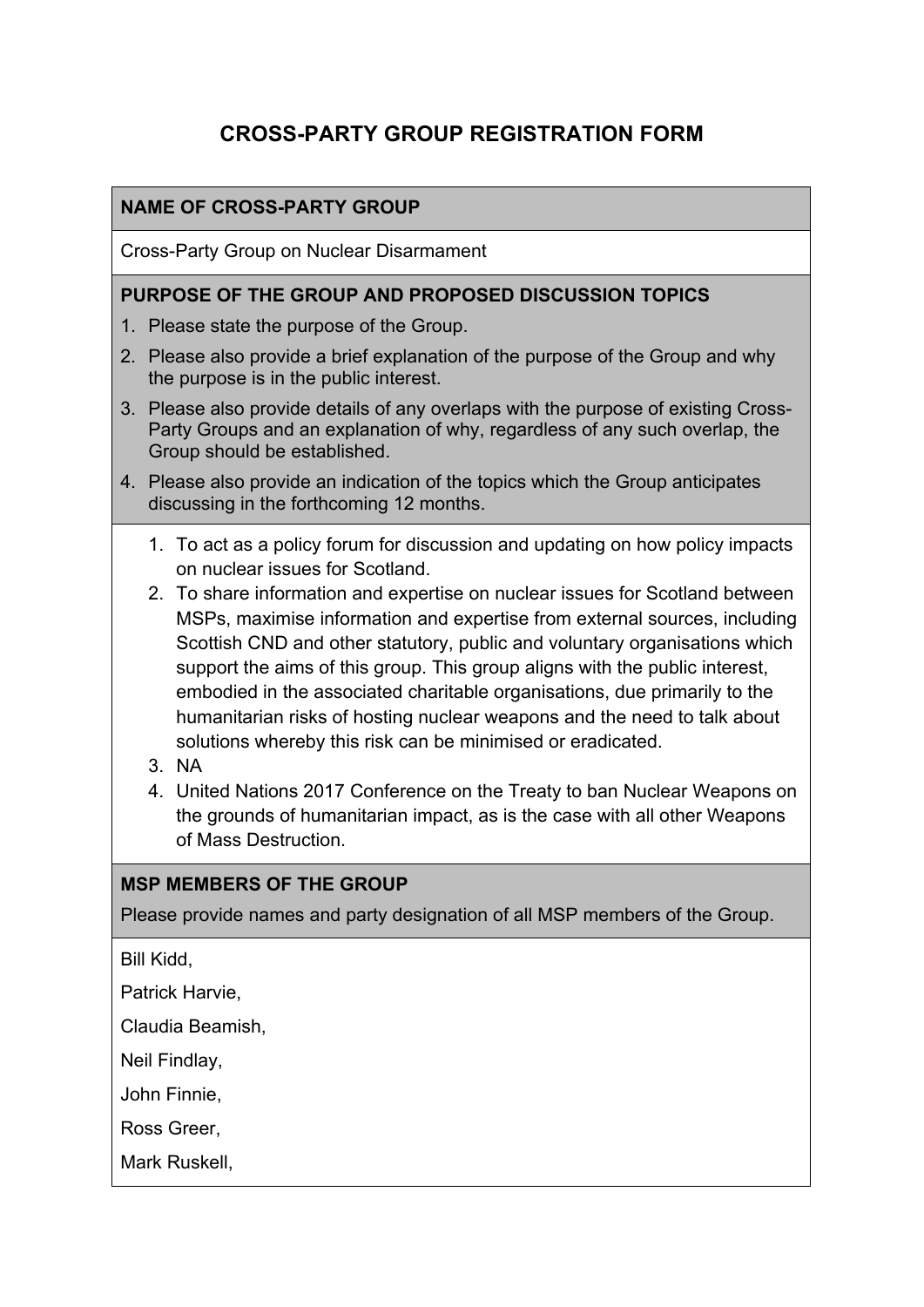Elaine Smith,

Sandra White,

Andy Wightman

# **NON-MSP MEMBERS OF THE GROUP**

For organisational members please provide only the name of the organisation, it is not necessary to provide the name(s) of individuals who may represent the organisation at meetings of the Group.

| Individuals          | Janet Fenton                              |
|----------------------|-------------------------------------------|
| <b>Organisations</b> | Scottish Campaign for Nuclear Disarmament |

# **GROUP OFFICE BEARERS**

Please provide names for all office bearers. The minimum requirement is that two of the office bearers are MSPs and one of these is Convener – beyond this it is a matter for the Group to decide upon the office bearers it wishes to have. It is permissible to have more than one individual elected to each office, for example, co-conveners or multiple deputy conveners.

| Convener               | <b>Bill Kidd</b>      |
|------------------------|-----------------------|
| <b>Deputy Convener</b> | <b>Patrick Harvie</b> |
| Secretary              | Janet Fenton          |
| <b>Treasurer</b>       | <b>NA</b>             |

# **FINANCIAL BENEFITS OR OTHER BENEFITS**

Please provide details of any financial or material benefit(s) the Group anticipates receiving from a single source in a calendar year which has a value, either singly or cumulatively, of more than £500. This includes donations, gifts, hospitality or visits and material assistance such as secretariat support.

### NA

# **SUBSCRIPTION CHARGED BY THE GROUP**

Please provide details of the amount to be charged and the purpose for which the subscription is intended to be used.

NA